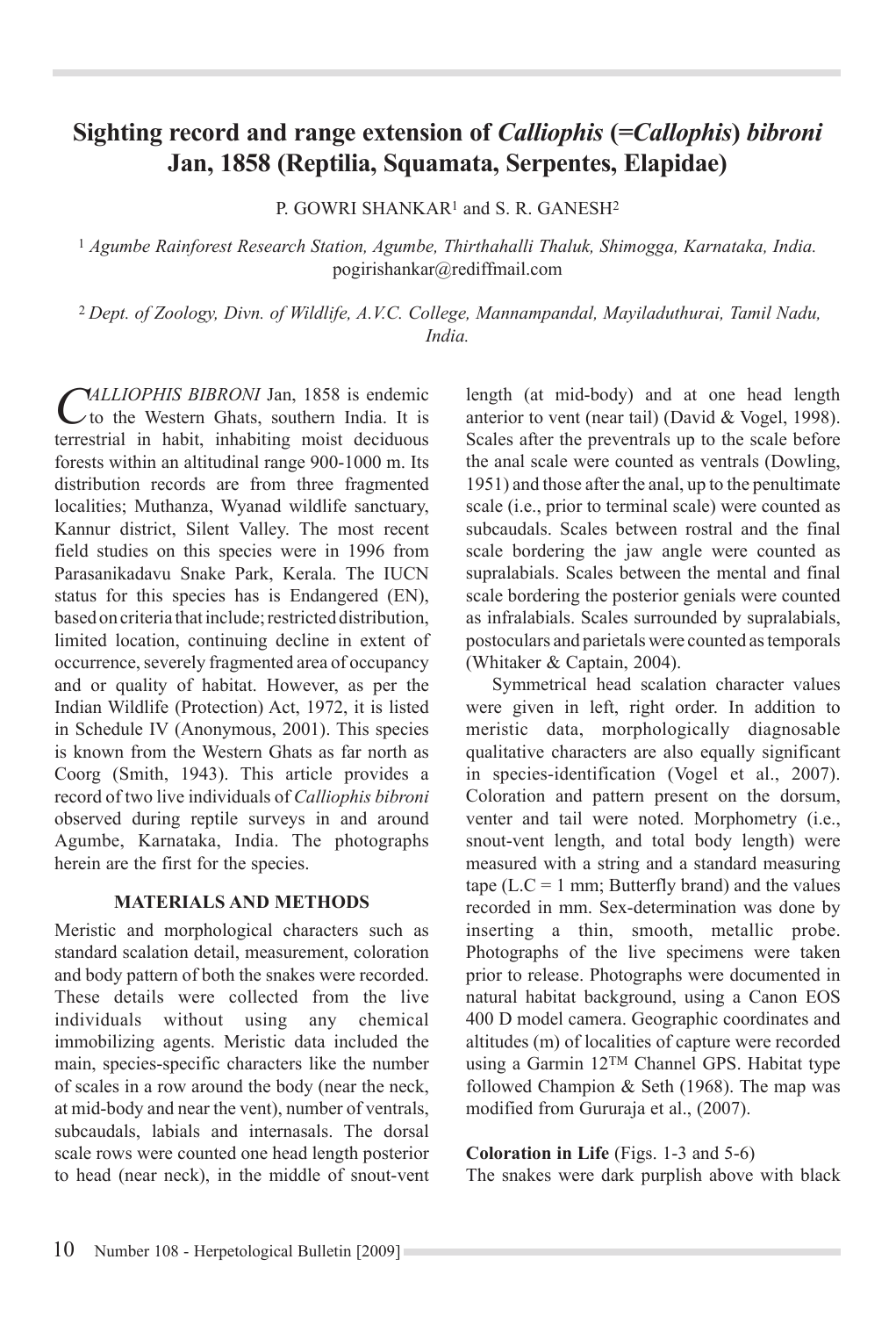bands that continued on to the ventral region which was bright coral red. Each dorsal body scale was dotted in the middle with scarlet red. Scales were smooth without any carination. Each black band was 3-5 times the scale's width. The inter-band distance was greater (1.5 times) than the band width. The bands were best visible from the lateral region, where the dark black colour contrasted with the scarlet, instead of the dark purple colour on the dorsum. A few bands were laterally divided. The snout and eye were black in colour, with a bright yellowish orange band that almost divides the parietals, which broadens laterally to meet the temporals. The neck was blackish with purple sides. The bands continued from the laterals on to the ventrals, where they fail to meet and form a complete cross band (Fig. 6). Preventrals and first few ventrals were less intensely coloured than the rest.

## **Habitus**

Head depressed, body moderately slender, neck not evident, tail relatively short.

#### **Ecological Notes**

Two individuals were sighted within eight months in moist deciduous forests at around 600-700 m altitude. They were encountered on the move at night. The snakes flattened their bodies when handled. Both the snakes were sighted in and around human habitation; the first one from a roadside and the second one from a plantation. The places of sighting were surrounded by houses, paddy, areca nut plantations and some patches of moist deciduous forest. Another coral snake species, *Calliophis nigrescens* was recorded to be syntopic with *C. bibroni* in both localities.

### **Locality** (Fig. 4)

The first individual was found during September 2007, in Thirthahalli (N 13º 70' E 075º 23') and the second during April 2008, in Mandal Mane (N 13º 40' E 075º 23'). Both locations were present within Shimoga district of Karnataka state.

#### **DISCUSSION**

Precise distribution and collection data for this species is: *Calliophis bibroni* (10) – INDIA: Karnataka: Kodagu: Coorg, BNHS 2119, BMNH 1937.4.3.15; Kerala: Kannur: Thottada, ZSI (Calicut) 18-viii-1996; Kasaragod: Cherupuzha, ZSI (Calicut) 12-vi-1996; Wayanad: Wynad, BMNH, 1922.5.25.58, 72.1.2.7; 3000 ft, BMNH 1946.1.17.93; south India: Unknown, ZSI (Calcutta) 11376; Tamil Nadu: Nilgiris: Mudumallays, BMNH 74.4.29.51, BMNH 74.4.29.53 (Smith et al., 2008).

Only 10 deposited specimens are known for

| <b>Characters</b>           | <b>Smith, 1943</b>           | <b>Individual I</b> | <b>Individual II</b> |
|-----------------------------|------------------------------|---------------------|----------------------|
| <b>Sex</b>                  |                              | Female              | Female               |
| Scales (smooth)             | 13:13:13                     | 13:13:13            | 13:13:13             |
| Supralabials (enters orbit) | 7(3,4)                       | 6(3,4)              | 6(3,4)               |
| Infralabials                |                              | 5                   | 5                    |
| Preocular                   | Nil                          | Nil                 | Nil                  |
| Postocular                  |                              | 1                   |                      |
| Loreal                      |                              | Nil                 | Nil                  |
| Temporal                    |                              |                     |                      |
| Ventrals                    | $219 - 227$                  | $229*$              | $234*$               |
| Anal                        |                              |                     |                      |
| Subcaudals                  | $25 - 38$                    | 32                  | 32                   |
| Total body length           | 775                          | 601                 | 451                  |
| Snout-vent length           | 645                          | 556                 | 416                  |
| Number of bands             | $\qquad \qquad \blacksquare$ | 34 on body,         | 36 on body,          |
|                             |                              | 5 on tail.          | 5 on tail.           |

**Table 1.** Meristic, morphologic and metric details of two live adult female *Calliophis bibroni*. \* denotes additional data to Smith's data range.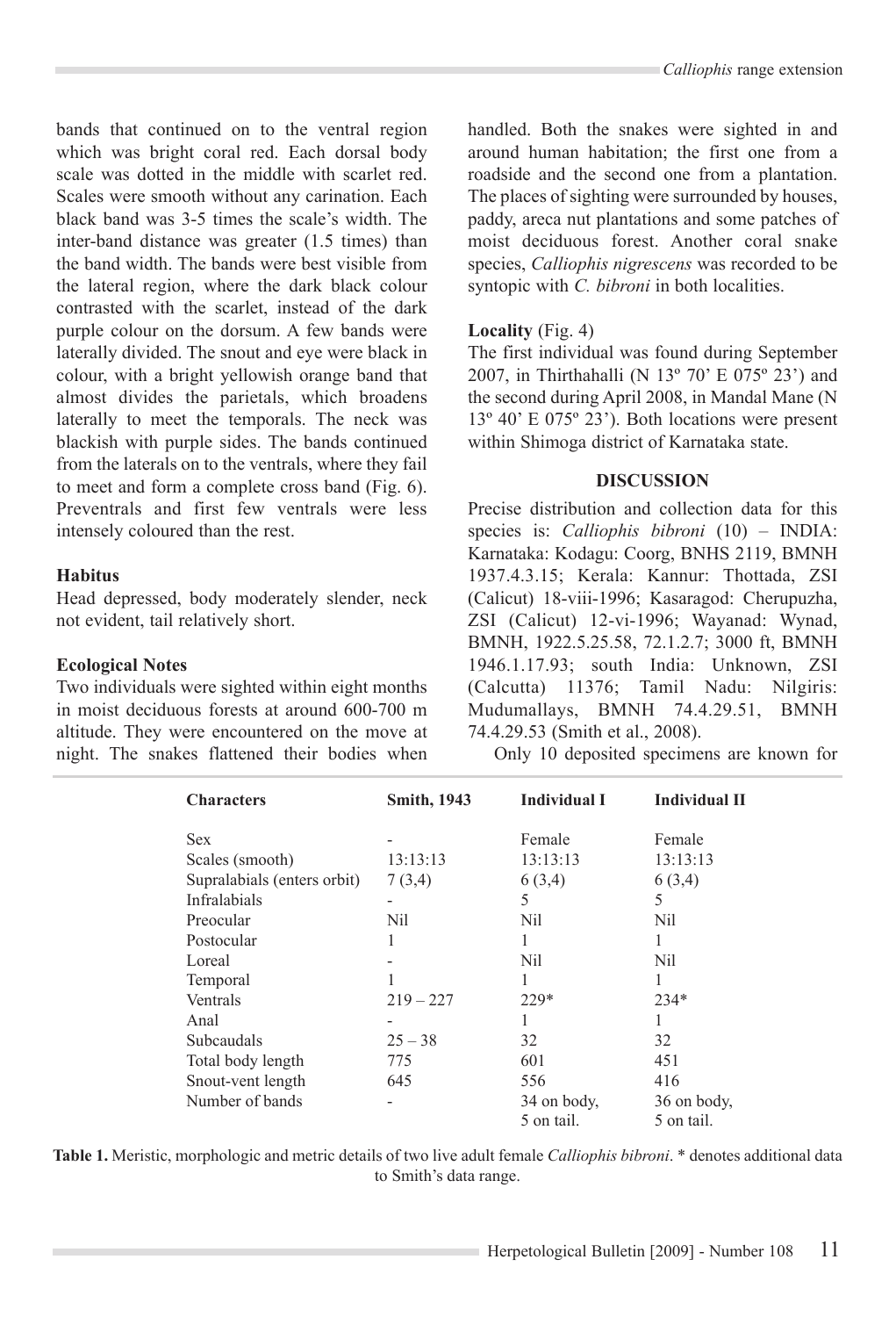

**Figure 1.** *Calliophis bibroni -* dorsal head view showing the black snout and first band across the parietals.



**Figure 3.** *Calliophis bibroni -* lateral head view showing orange supralabials and temporals.



**Figure 2.** *Calliophis bibroni -* ventral head view showing smaller posterior genials, chin shields and preventrals.



**Figure 4.** Map showing extended distribution, modified from Gururaja et al. (2007).



**Figure 5.** Live adult female *Calliophis bibroni* showing various diagnostic characteristics. All photographs by P. Gowri Shankar.